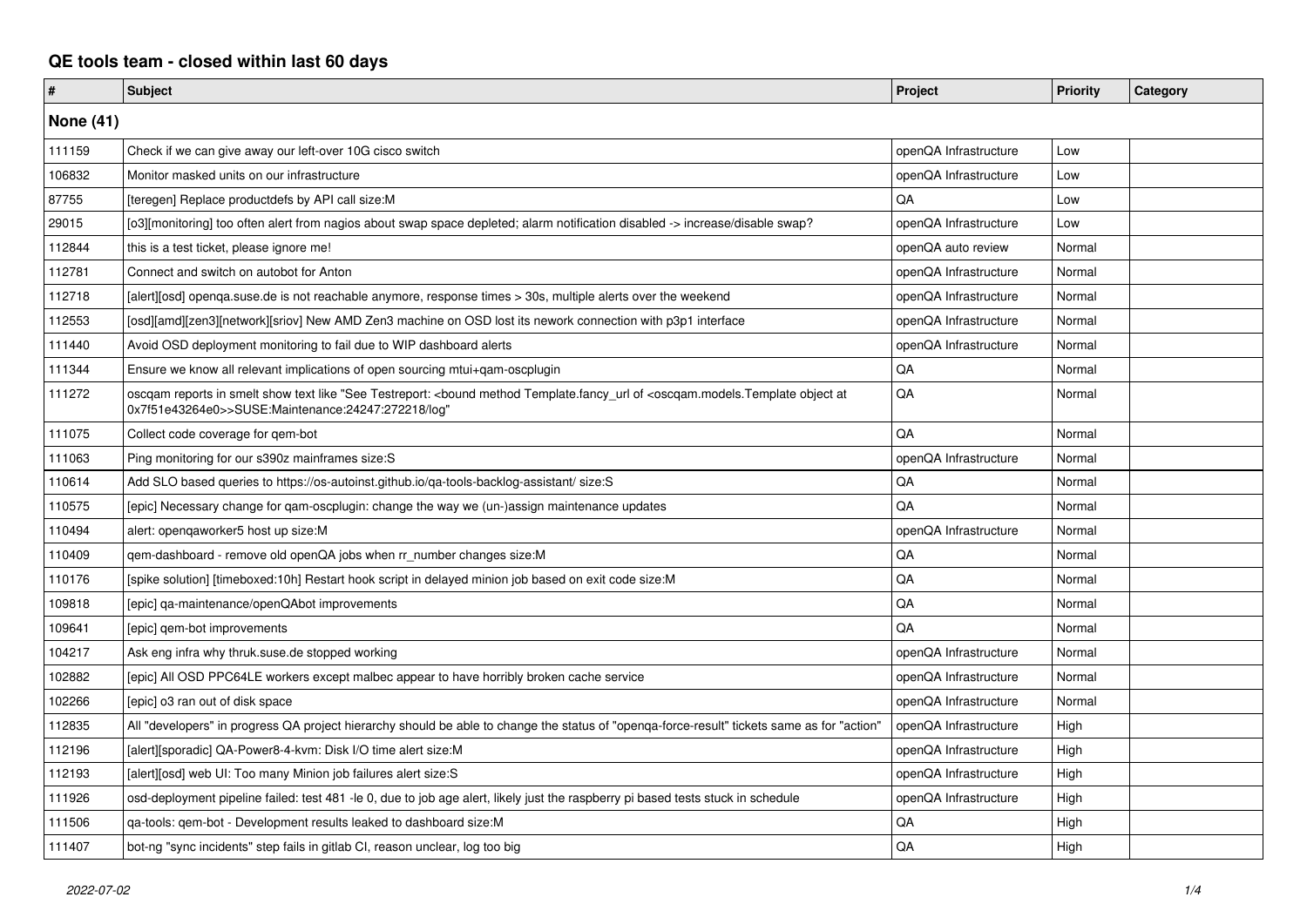| $\vert$ #                  | <b>Subject</b>                                                                                                                                                                                                               | Project               | Priority | Category               |
|----------------------------|------------------------------------------------------------------------------------------------------------------------------------------------------------------------------------------------------------------------------|-----------------------|----------|------------------------|
| 111156                     | No effect of remote PDU controls on openqaworker-arm-4.qa and openqaworker-arm-5.qa, check power connections                                                                                                                 | openQA Infrastructure | High     |                        |
| 111149                     | Recover opengaworker-arm-3                                                                                                                                                                                                   | openQA Infrastructure | High     |                        |
| 111078                     | Simple automatic test exercising one of the existing happy path workflows of qem-bot size:M                                                                                                                                  | QA                    | High     |                        |
| 110497                     | Minion influxdb data causing unusual download rates size:M                                                                                                                                                                   | openQA Project        | High     |                        |
| 110269                     | [alert] QA-Power8-4-kvm + QA-Power8-5-kvm: Disk I/O time alert size:M                                                                                                                                                        | openQA Infrastructure | High     |                        |
| 110266                     | [alert] Disk I/O time for sr0 size:S                                                                                                                                                                                         | openQA Infrastructure | High     |                        |
| 109494                     | Restore network connection of arm-4/5 size:M                                                                                                                                                                                 | openQA Infrastructure | High     |                        |
| 112430                     | [qa-tools] [qem-bot] Incident schedule fails in preparation Incident instance                                                                                                                                                | QA                    | Urgent   |                        |
| 112346                     | [alert] multiple alerts about "Download rate" and "Job age" on OSD 2022-06-12 size:M                                                                                                                                         | openQA Infrastructure | Urgent   |                        |
| 111758                     | o3 jobs exceeding MAX_SETUP_TIME auto_review:"(?s)openqaworker4.*timeout: setup exceeded MAX_SETUP_TIME":retry size:M                                                                                                        | openQA Infrastructure | Urgent   |                        |
| 111755                     | power8 fails to execute jobs successfully, no kvm, but also no sshd auto_review:"(?s)power8.*no kvm-img/qemu-img found":retry                                                                                                | openQA Infrastructure | Urgent   |                        |
| 108845                     | Network performance problems, DNS, DHCP, within SUSE QA network auto_review:"(Error connecting to VNC<br>server.*qa.suse.*Connection timed out ipmitool.*qa.suse.*Unable to establish)":retry but also other symptoms size:M | openQA Infrastructure | Urgent   |                        |
| Bugs in existing tests (4) |                                                                                                                                                                                                                              |                       |          |                        |
| 111416                     | [tools] Firefox: new screen for total cookie protection                                                                                                                                                                      | openQA Tests          | Normal   | Bugs in existing tests |
| 110803                     | [tools] openga_from_containers: test fails in setup_env size:S                                                                                                                                                               | openQA Tests          | High     | Bugs in existing tests |
| 99345                      | [tools][qem] Incomplete test runs on s390x with auto_review:"backend died: Error connecting to VNC server.*s390.*Connection timed<br>out":retry size:M                                                                       | openQA Tests          | High     | Bugs in existing tests |
| 111854                     | Leap 15.4: Please the fix link on openga.opensuse.org for goldmaster DVD (maintenance)                                                                                                                                       | openQA Tests          | Urgent   | Bugs in existing tests |
| <b>Concrete Bugs (24)</b>  |                                                                                                                                                                                                                              |                       |          |                        |
| 111608                     | 27-consoles-vnc.t 'update framebuffer' test fails on s390x (big-endian) auto_review:"(?s)s390x.*Test died: no candidate<br>needle.*'installation'":retry                                                                     | openQA Project        | Low      | Concrete Bugs          |
| 111605                     | Moving isotovideo version patch from RPM spec to cmake made it not work in tests                                                                                                                                             | openQA Project        | Low      | Concrete Bugs          |
| 108091                     | Most systemd units should not Want= or Require= network.target (bsc#1196359) size:M                                                                                                                                          | openQA Project        | Low      | Concrete Bugs          |
| 110899                     | Missing audit events for comments                                                                                                                                                                                            | openQA Project        | Normal   | Concrete Bugs          |
| 110260                     | o3 logreports - /var/lib/openqa/share/tests/obs/needles is not a git directory size:M                                                                                                                                        | openQA Project        | Normal   | Concrete Bugs          |
| 110196                     | A big number of tests fail with networking (all workers) due to SLE libslirp0 update                                                                                                                                         | openQA Project        | Normal   | Concrete Bugs          |
| 110032                     | Migration group can not trigger, missing minion jobs? size:M                                                                                                                                                                 | openQA Project        | Normal   | Concrete Bugs          |
| 107497                     | [qe-tools] openqaworker14 (and openqa15) - developer mode fails size: M                                                                                                                                                      | openQA Project        | Normal   | Concrete Bugs          |
| 93141                      | t/18-gemu-options.t fails on Leap 15.2 with coverage enabled                                                                                                                                                                 | openQA Project        | Normal   | Concrete Bugs          |
| 91491                      | potential performance regression, failures in os-autoinst t/18-qemu-options.t                                                                                                                                                | openQA Project        | Normal   | Concrete Bugs          |
| 112433                     | openQA-inopenQA webui test failing                                                                                                                                                                                           | openQA Project        | High     | Concrete Bugs          |
| 112403                     | 18-gemu-options.t fails on Leap 15.4 and Tumbleweed size:M                                                                                                                                                                   | openQA Project        | High     | Concrete Bugs          |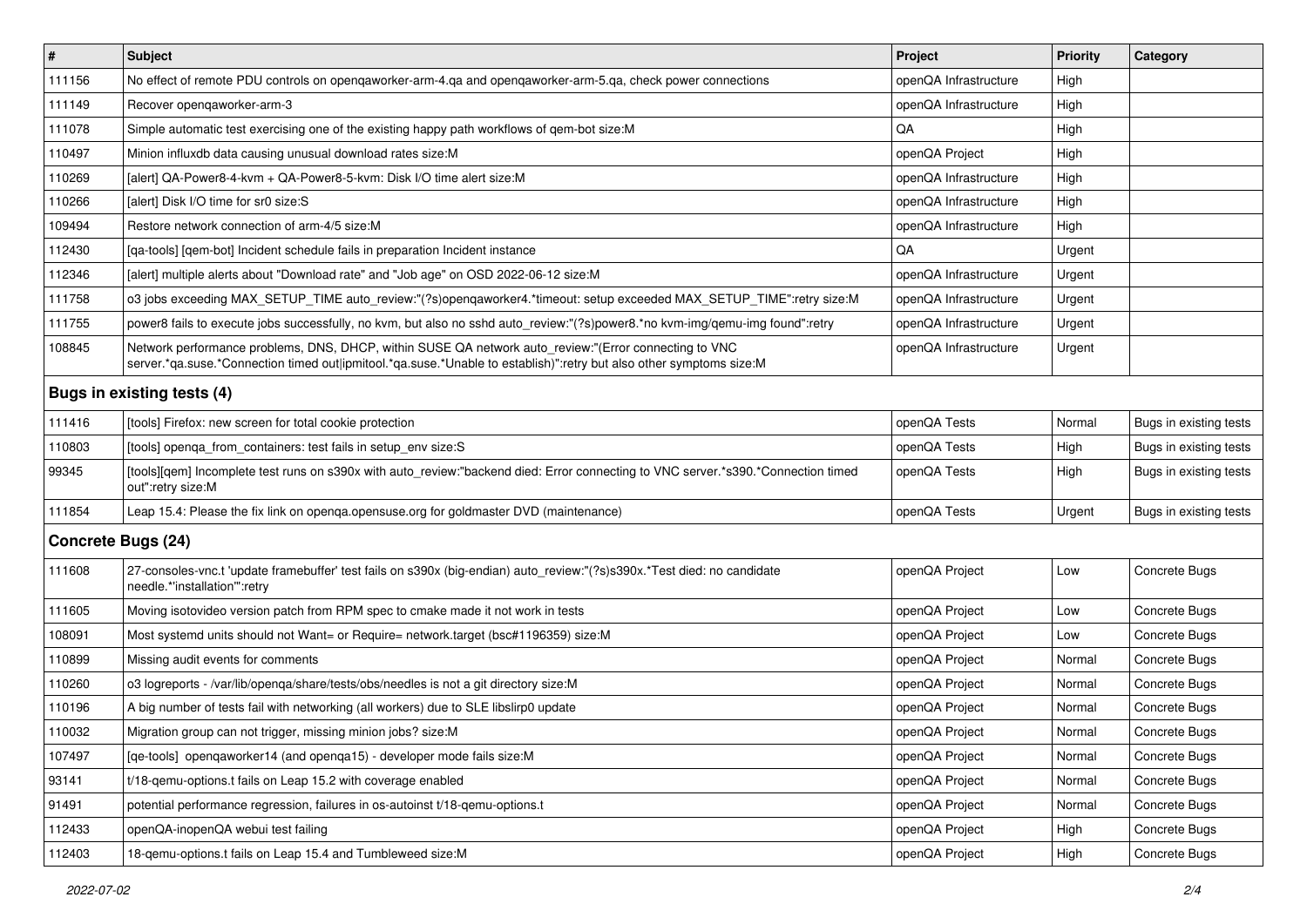| $\vert$ #             | <b>Subject</b>                                                                                                                                             | Project        | <b>Priority</b> | Category         |
|-----------------------|------------------------------------------------------------------------------------------------------------------------------------------------------------|----------------|-----------------|------------------|
| 111542                | [sporadic] openQA test t/ui/15-comments.t fails in 'heading text' size:M                                                                                   | openQA Project | High            | Concrete Bugs    |
| 111539                | [sporadic] audit log comment test addition fails sometimes size:M                                                                                          | openQA Project | High            | Concrete Bugs    |
| 111152                | Investigation jobs run because of the lack of automatic takeover size: M                                                                                   | openQA Project | High            | Concrete Bugs    |
| 110785                | OSD incident 2022-05-09: Many scheduled jobs not picked up despite idle workers, blocked by one worker instance that should be<br>broken?                  | openQA Project | High            | Concrete Bugs    |
| 110566                | [tools] Problem with ISOS Post command from OBS sync                                                                                                       | openQA Project | High            | Concrete Bugs    |
| 110536                | unhandled test output in openQA test t/35-script_clone_job.t                                                                                               | openQA Project | High            | Concrete Bugs    |
| 110389                | o3 logreports - fatal: ambiguous argument: unknown revision or path not in the working tree size:M                                                         | openQA Project | High            | Concrete Bugs    |
| 112484                | https://openqa.opensuse.org/tests/?match=:investigate: shows the last match 15 days ago, so horribly broken since then and no<br>investigation jobs size:M | openQA Project | Urgent          | Concrete Bugs    |
| 112130                | os-autoinst tests fail due to unexpected warning with perl 5.36                                                                                            | openQA Project | Urgent          | Concrete Bugs    |
| 111920                | [sporadic] Flaky test t/ui/10-tests_overview.t size:S                                                                                                      | openQA Project | Urgent          | Concrete Bugs    |
| 111590                | [alert] HPC jobs not picked up for multiple days, job age alert triggered                                                                                  | openQA Project | Urgent          | Concrete Bugs    |
| 110983                | Wrong signatures auto_review:"Too.*arguments for subroutine":retry                                                                                         | openQA Project | Urgent          | Concrete Bugs    |
| Feature requests (35) |                                                                                                                                                            |                |                 |                  |
| 111323                | Simplified web proxy setup (remove path rewrite)                                                                                                           | openQA Project | Low             | Feature requests |
| 111251                | Cover code of os-autoinst path OpenQA/ fully (statement coverage) size:M                                                                                   | openQA Project | Low             | Feature requests |
| 111215                | Various improvements for email notification about unreviewed jobs size:M                                                                                   | openQA Project | Low             | Feature requests |
| 110533                | Minion Jobs page keeps retrieving stats even when logged out size: M                                                                                       | openQA Project | Low             | Feature requests |
| 109734                | Better way to prevent conflicts between openqa-worker@ and openqa-worker-auto-restart@ variants size:M                                                     | openQA Project | Low             | Feature requests |
| 109620                | os-autoinst: Improve unit-test code coverage for backend::svirt size:M                                                                                     | openQA Project | Low             | Feature requests |
| 106867                | os-autoinst: local svirt testing instructions size:M                                                                                                       | openQA Project | Low             | Feature requests |
| 91605                 | notifications about failed and unreviewed jobs - but using Slack (was: Rocket.Chat) size:M                                                                 | openQA Project | Low             | Feature requests |
| 112523                | Make hook scripts restartable with a special exit code                                                                                                     | openQA Project | Normal          | Feature requests |
| 111028                | Continuous update of 03 webUI                                                                                                                              | openQA Project | Normal          | Feature requests |
| 111004                | Timeout of test API functions not enforced if backend gets stuck, e.g. on the VNC socket size:M                                                            | openQA Project | Normal          | Feature requests |
| 110914                | Extend the group exclude regex from openga-investigate to openga-trigger-bisect-jobs                                                                       | openQA Project | Normal          | Feature requests |
| 110911                | Do not trigger investigation jobs and notifications on jobs where openQA automatically retries size:M                                                      | openQA Project | Normal          | Feature requests |
| 110719                | Fold ok clusters by default, unfold if there is any non-ok result                                                                                          | openQA Project | Normal          | Feature requests |
| 110680                | Overview page shouldn't allow long-running requests without limits size:M                                                                                  | openQA Project | Normal          | Feature requests |
| 110677                | Investigation page shouldn't involve blocking long-running API routes size:M                                                                               | openQA Project | Normal          | Feature requests |
| 110530                | Do NOT call job done hooks if requested by test setting                                                                                                    | openQA Project | Normal          | Feature requests |
| 110524                | [timeboxed:20h][spike] openQA proof-of-concept within kubernetes size:M                                                                                    | openQA Project | Normal          | Feature requests |